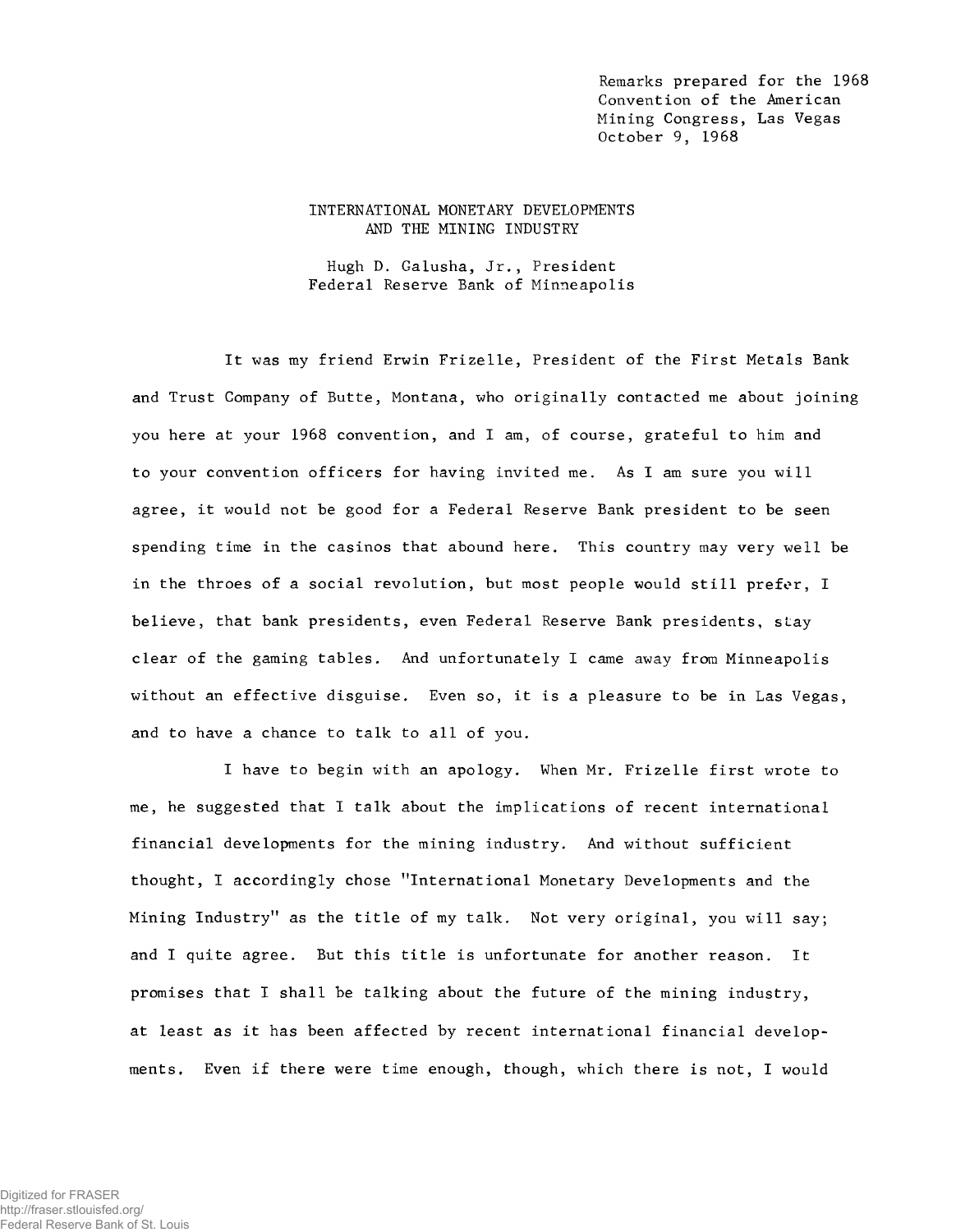not be able to fulfill this promise. The simple truth is that I do not know enough about your industry to talk intelligently about its future. So I do apologize for possibly having misled you.

I cannot claim, however, to be completely ignorant about our mining industry. Only last August I was treated to a fascinating trip through the Homestake Mine in South Dakota, so I do know that gold is produced in the United States. And I know that there are those of you here, a small minority perhaps, who are vitally interested in the future price of gold. I can therefore fulfill the promise of the announced title of these remarks, if only to a very small extent, by discussing the international liquidity problem, and more particularly, recent efforts to solve this problem. Quite obviously, how it is solved matters very much to gold producers, not only in the United States, but around the world, for it has been suggested by some that a solution would be to increase the official price of gold and then have the western world's governments support this higher official price in private gold markets.

As you are aware, I am sure, the United States Government is completely opposed to increasing its official gold price--the price, that is, at which it sells gold to and buys gold from other western world governments. And wisely opposed, it seems to me. But this is not to say that the out look for gold producers is necessarily bleak. Even if the official price of gold is not increased, gold producers may in years to come still find themselves selling at higher prices. There is no contradiction here, as I hope I shall be able to make clear.

### \* \* \* *"k* \*

Just as firms and households find it convenient to hold spare cash, so do governments. And just as the desired cash balances of firms and households increase with increases in output and wealth, so do the desired balances of governments. For a country such as the United States, an increase in the

 $- 2 -$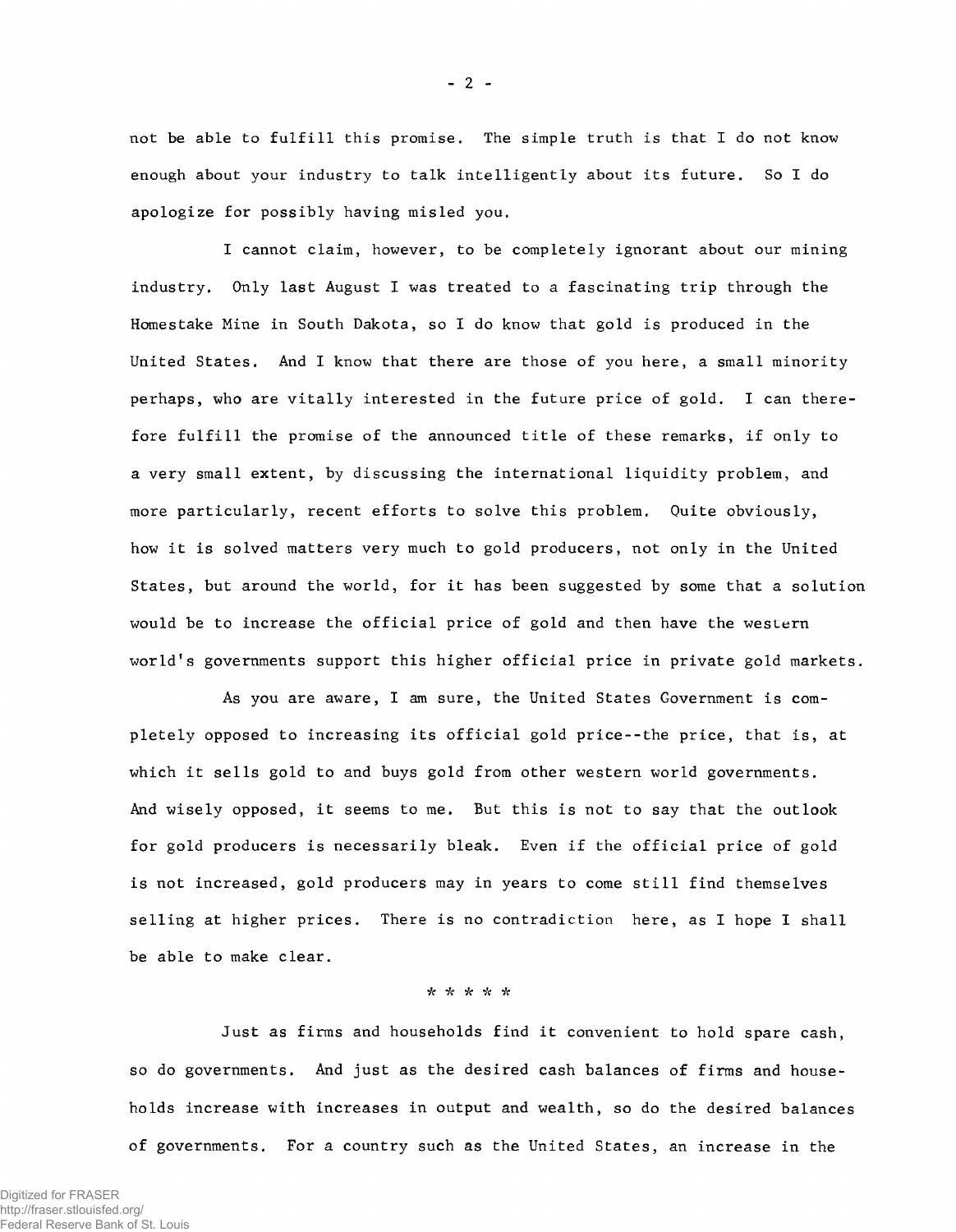desired balances of firms and households is no problem. The Federal Reserve, our central bank, is able to supply additional cash to satisfy private demands. It does not always do so in the short run. But in the long run, or on average over a stretch of years, it does. The world, however, has no central bank. Which is perhaps just as well. But we have had no way of deliberately adding, when appropriate, to the stock of international money or reserves. This is why as we looked ahead it seemed we were increasingly risking a shortage of international reserves or liquidity, and a slower rate of growth of world output and trade than would be possible.

Through the early postwar years, it mattered not at all, at least to practical men, that the world's monetary authorities had never bothered to invent a way of deliberately supplying international reserves--or of deliberately satisfying, whether in whole or in part, governments' demands for international money. The United States was in deficit on international account even in the years before, say, 1958. And when this country has a deficit, it supplies dollars to the rest of the world. To put the point differently, a United States deficit makes possible an increase in the world's stock of international money, for dollars, like gold bars, serve as international money. Of course, for a United States deficit to result in an increase in world reserves, it is necessary that foreign governments not use the dollars supplied them to purchase gold from our Treasury, and for many years after the end of World War II, these governments were quite happy to acquire dollars--or better, dollar assets such as short-term Treasury obligations, which are known as Treasury bills. These assets earned them interest, and, as they believed, could at any time be exchanged for gold at a fixed price, \$35 per ounce.

I doubt very much the U.S. balance of payments deficit was in

- 3 -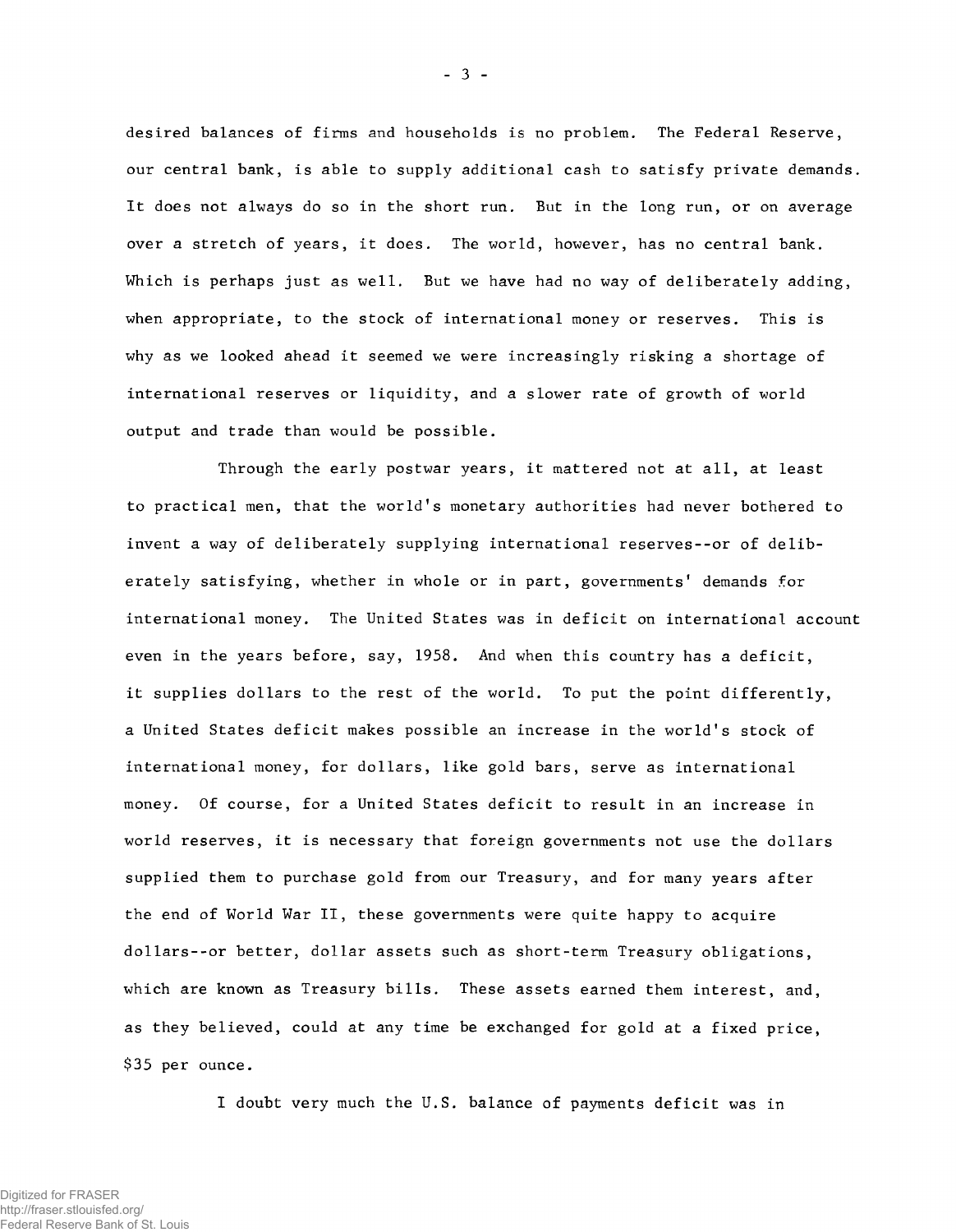itself a consciously and deliberately contrived instrument of national policy to ease the problems of central banks around the world. Our deficit came about for a number of very complicated reasons flowing out of the efforts of this country to assist in specific ways the reconstruction of the free world after the Second World War. It was endurable by everyone because these programs had independent economic and humanitarian justifications. The reserves they contributed to world liquidity, although not primary objectives of our national effort, were desirable. But we have had too much of a good thing.

The trouble is that foreign governments, taken together, have not persevered in a clear preference for dollars. They are more inclined now than they were a decade ago to use newly acquired dollars to purchase not dollar assets but gold bars. And no wonder. The United States gold stock has dwindled; and foreign official holdings of dollar assets, which amount to claims on our Treasury's gold, have increased. In brief, it is today much less apparent than it was a decade ago to those foreign governments which hold dollar assets that the U.S. gold stock assures they can be cashed in for gold at a price of \$35 an ounce. We are as concerned as they in restoring equilibrium to our balance of payments. The current program is a deliberate effort to bring this about.

It might be argued that if certain countries had not made large purchases of gold from our Treasury, thereby decreasing the U.S. gold stock and raising doubts about dollar-gold convertibility, then satisfying the official demand for international money would not have become a problem. But this, I believe, is wrong. It was inevitable, it seems to me, that we should have got into a fix. It was only a matter of time. For what happens when the U.S. has a deficit and, as a result, world reserves increase? The

- 4 -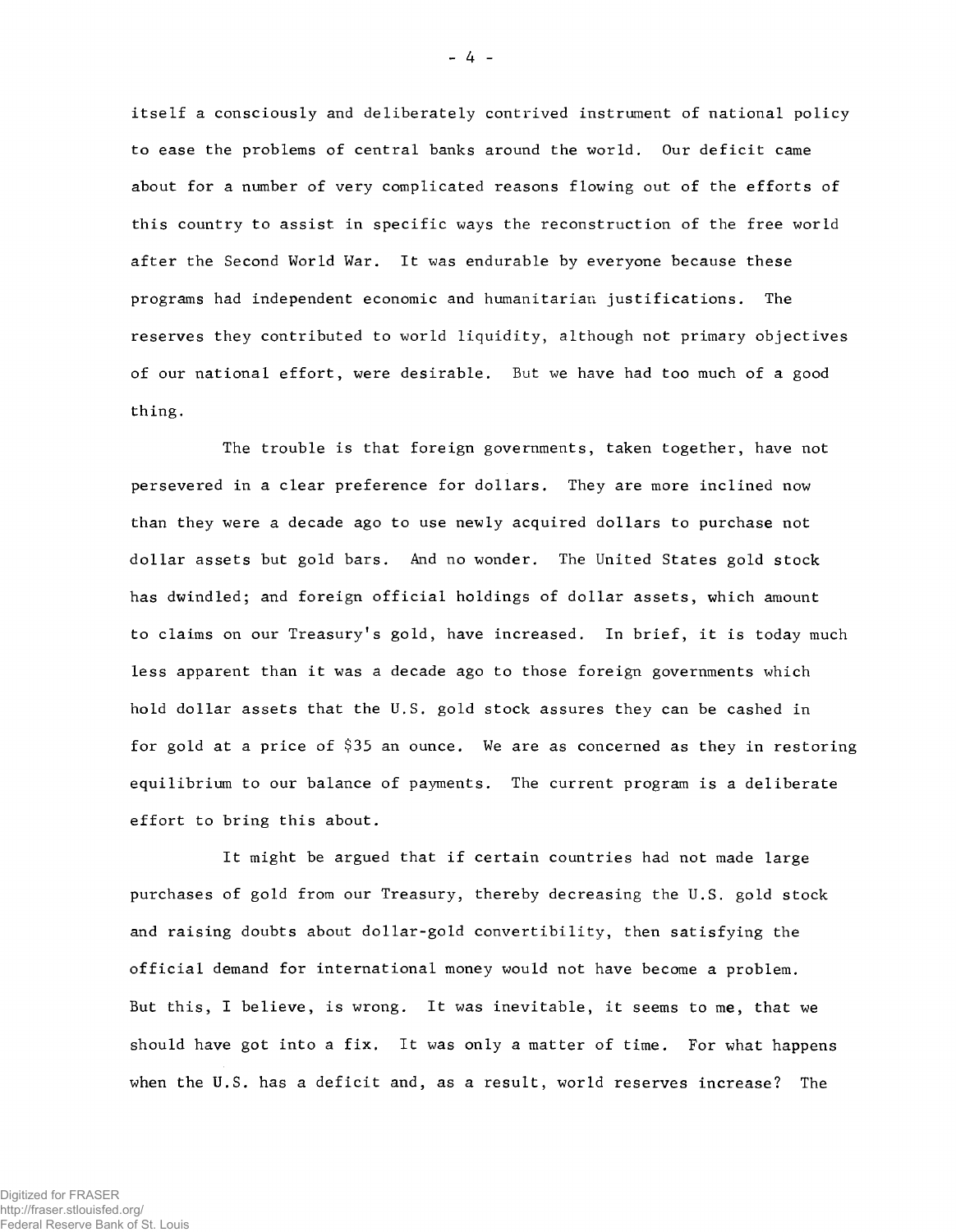liquid liabilities of the U.S. increase; and so, even if its liquid assets (gold) remain unchanged, there is a deterioration in the U.S. liquidity position. And surely foreign governments would not go on indefinitely accumulating dollar assets, if all the while the U.S. liquidity position were deteriorating; which, of course, is why the U.S. is making a strong effort to redress its balance of payments position.

### *•k* **/V** *"k k i t*

If the western world's monetary authorities cannot any longer count on U.S. deficits to increase international reserves or liquidity, neither can they count on current production of gold. In fact, it has been a long time since the supply of newly mined gold was such as to allow a sufficient increase in international liquidity. To be sure, even just a few years ago the supply of newly mined gold still exceeded private demand. For a long time, the central banks of the U.S. and certain European countries--acting as residual buyers at \$35 per ounce through the gold pool--were able to add to their holdings of gold. But even when private speculative demand was insignificant, the monetary authorities were not adding sufficiently to their gold reserves. Of late, moreover, speculative demand has been anything but insignificant. For awhile the central banks of the so-called gold pool, bent on keeping the free market price of gold from going above \$35 per ounce, were selling gold to the private market. Official holdings of gold were actually decreasing.

With the official price of gold fixed at \$35 per ounce, it was not to have been expected that supply would keep pace with demand, or that the western world's monetary authorities, acting as residual buyers at this price, would get sufficient gold to satisfy their increasing demands for international reserves. And it hardly takes a genius to figure out what the future holds, whatever happens to the monetary role of gold. And I do not have in mind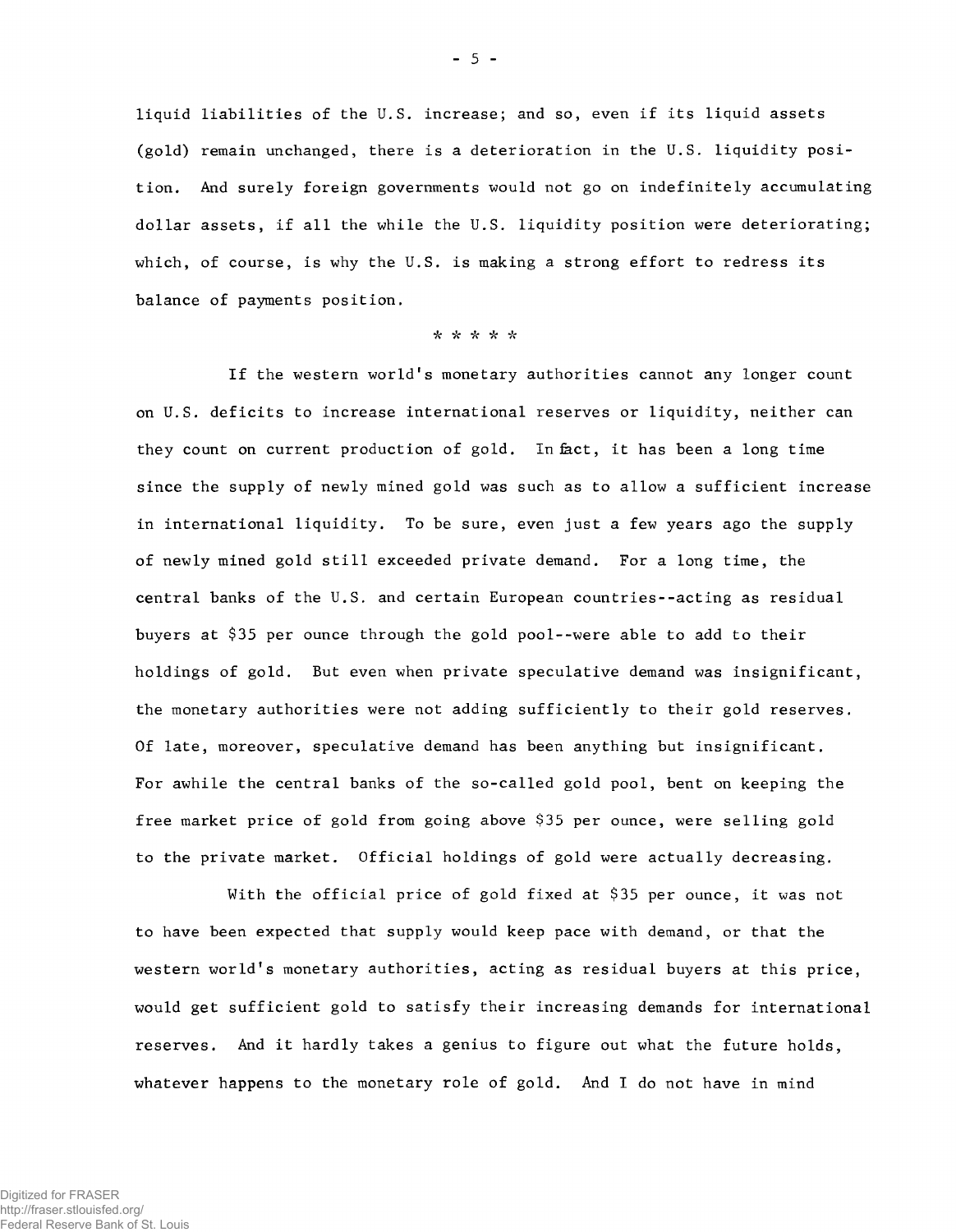that speculative demand is going to remain what it has been.

The point is that the private nonspeculative demand for gold is increasing. One expert has projected an annual rate of increase of 12 percent. I have no basis for knowing whether this is a reasonable projection, but it is plausible to assume some continued growth of demand, for gold is a useful metal. There is the possibility, of course, that substitutes for gold will be developed, and supplied at relatively low cost. For myself, I have seen too many statements that started with "there is no substitute for . . ." discredited by American technology to stick my neck out very far in predicting future demand for anything--including, I might add, central banks. I would say, though, that for gold producers, non-monetary, nonspeculative market factors are on their side.

# ■/V /V *ic* \* \*>V

It might seem as if I have been building up to a recommendation that the official price of gold be increased, and that to ensure an adequate increase in international reserves, the central banks of the developed western countries stand ready to buy all the gold offered at the new higher official price. This is one way of increasing international liquidity. Overnight the reserves of gold-holding countries would increase. Also, since presently sub-marginal gold mines could be operated profitably, there would be more gold added each year to the vaults of European and North American central banks if that were their sole objective.

But there is a strong case, I believe, for not increasing the price of gold, and I should like to present it before going on to the plan for increasing international liquidity, the so-called Special Drawing Rights plan, which has been all but officially adopted by the member countries of the International Monetary Fund.

- 6 -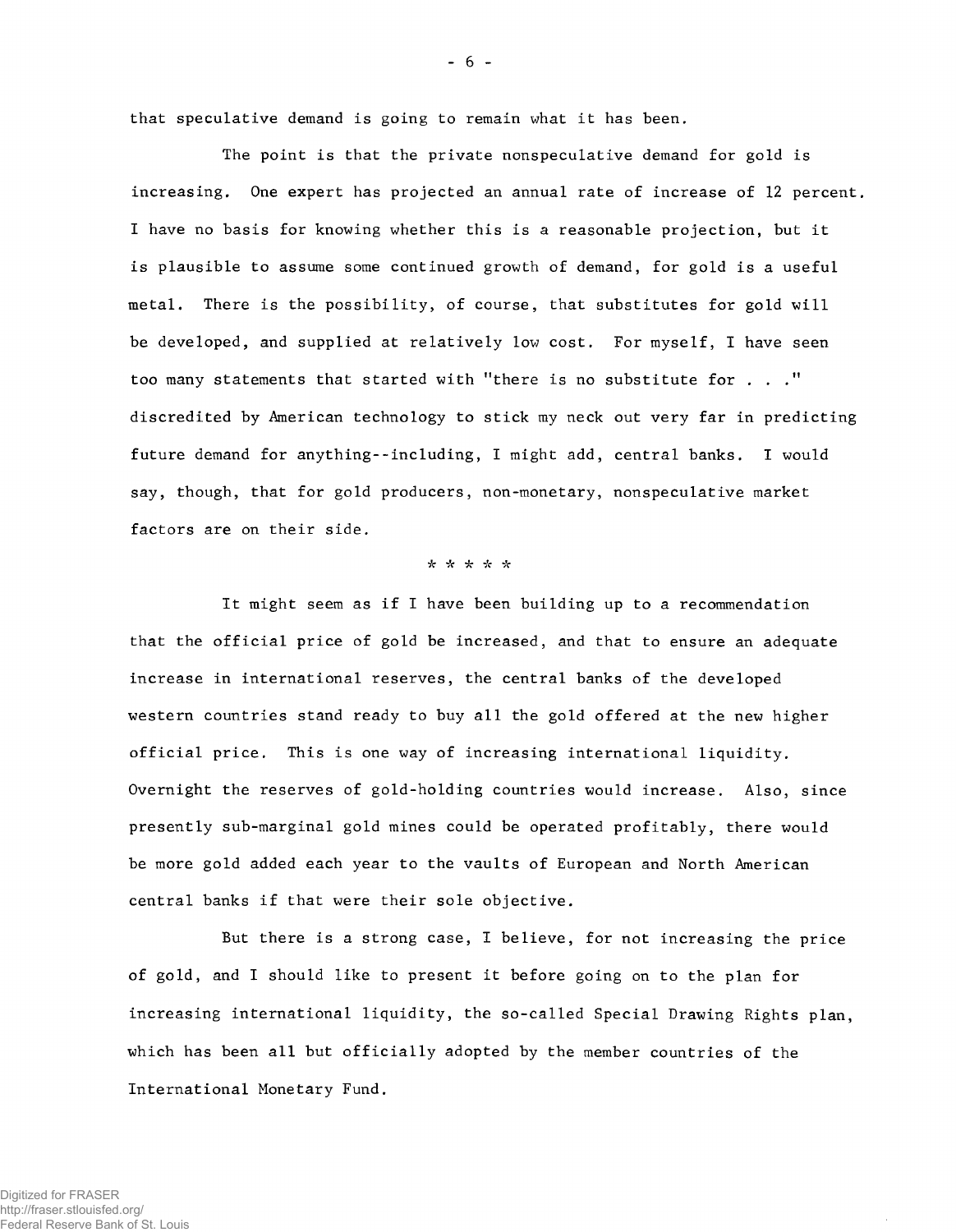It has been suggested that if the United States were to increase its gold price, and other countries were to follow, then the gold-producing countries, most notably South Africa and Russia, would benefit handsomely. And, so the argument goes, the U.S. should do nothing which benefits countries such as Russia and South Africa. For myself, I find this argument unconvincing. In reality, the inequities are much broader than this simplistic statement suggests. But even if only South Africa and Russia benefited, I do not believe the case against an increase in the price of gold should be made in these terms, provided that the advantage to the U.S. and the rest of the free world were in scale.

But the U.S. would not be doing itself or its monetary allies a favor, great or small, by increasing its gold price. Most importantly, it would be reneging on a moral commitment to those countries which through the years have accumulated not gold but dollar assets. Of course, and I want to emphasize that I am speaking conjecturally here, if there were to be an agreement among IMF members that all should increase their gold prices in proportion, then the U.S. could go ahead. Other countries, in signing the agreement, would in effect be releasing the U.S. from its moral commitment to continue supplying gold at \$35 an ounce. The probability, however, of such an agreement is zero in the predictable future, given the exchanges of solemn commitments this spring at Washington and Stockholm.

In any case such an agreement would be a disservice to the western world. Why? The argument is simple enough: If the price of gold were increased only a little, then there would be speculation on a further increase, and the central banks of the western world would end up getting no more gold than presently they are. And if the price of gold were increased sharply, enough so that no one could believe another increase was in the offing, then

- 7 -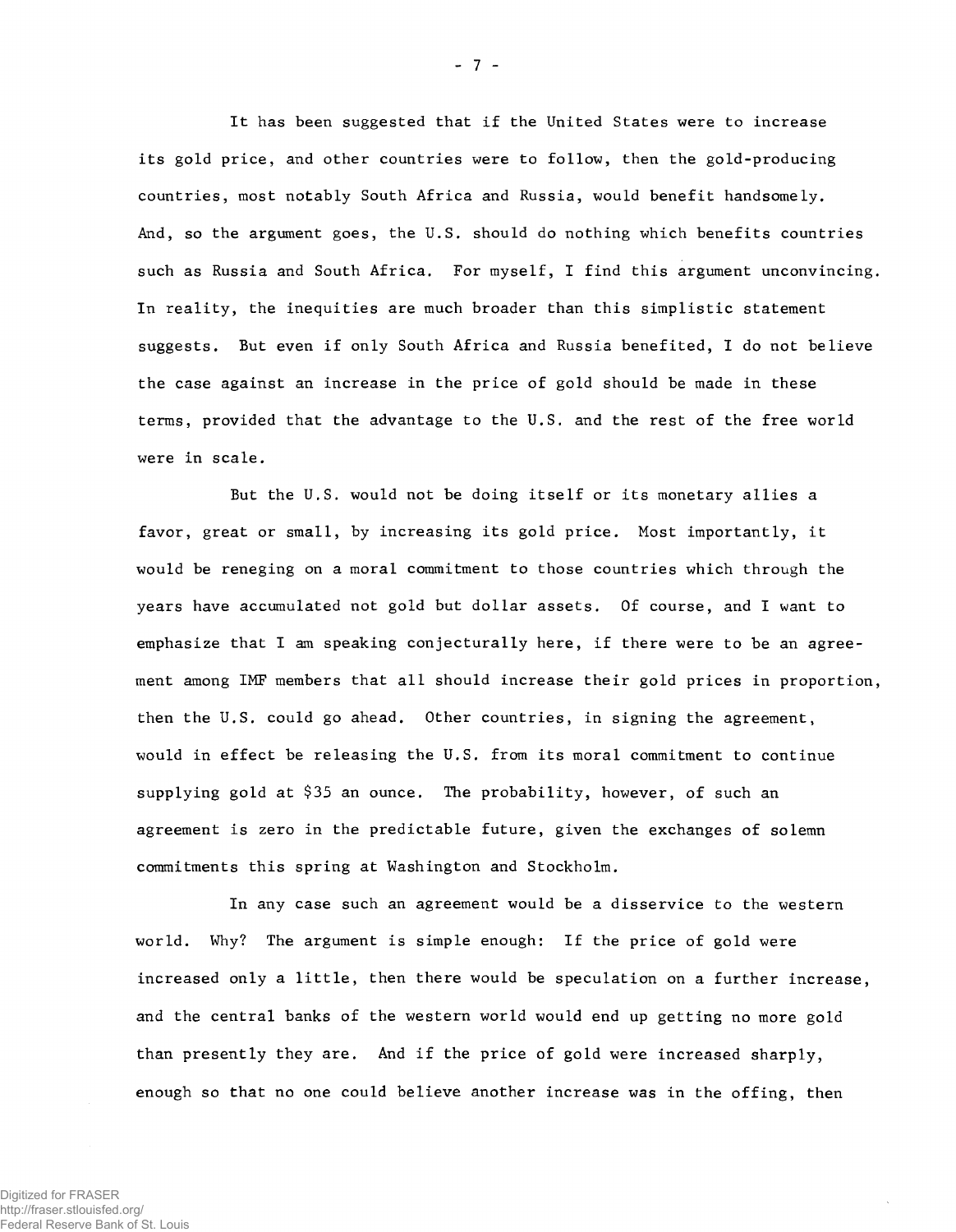in flationary pressures might result. And sometime in the future another increase in the price of gold would be necessary. Sometime in the future the western world would have to relive 1966-68 all over again.

This is a fundamental argument against proportionate increases in all official gold prices. Providing increases in international liquidity by periodically increasing gold prices could be destabilizing. With an increase in gold prices, countries are drowned in international liquidity. Through time, though, the excess of liquidity disappears, partly perhaps as prices increase; and then another increase in gold prices becomes necessary. The central problem, which is the orderly expansion of reserves, would not have been solved at all.

#### Vc *ic* \* *ic "k*

How much better to provide reserves at a reasonably steady rate over the years, or at a rate appropriate to current and prospective needs for reserves. This is what the countries which belong to the International Monetary Fund have decided to do. This is what will be done if, as seems likely, the Special Drawing Rights plan is accepted as an amendment to the Articles of the IMF, and thereafter put into operation. The U.S. Congress, I might point out here, has already ratified the amendment, and ratification by other countries, France excepted, is pretty much assured.

The plan is best described, I believe, as a way of creating money, or Special Drawing Rights, with no gold backing, which when needed can be used by governments to finance balance of payments deficits. Within limits, participating surplus countries will have to accept SDRs in exchange for currencies, and this is all that is required to make SDRs serve as money. It might take time for SDRs to gain full acceptability. In the beginning there could be minor difficulties encountered in transferring them. Careful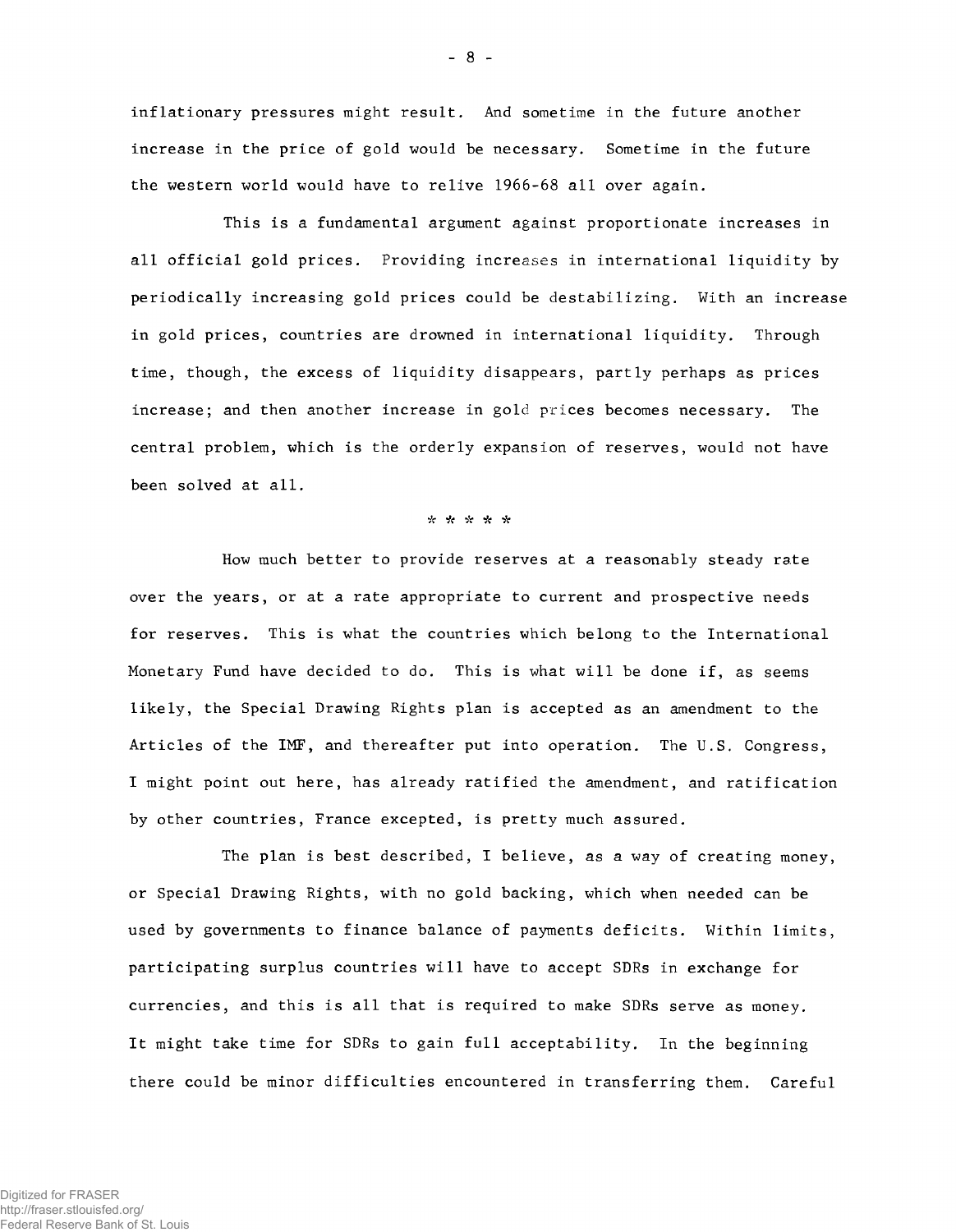management will be required. Fortunately, the IMF is entirely capable. But the will for the SDR plan to work has, I believe, been demonstrated, and will is the sine qua non of any international agreement.

It may be that member IMF countries will one day, maybe even one day soon, go a step further, and create another new reserve asset--one backed by all official reserves of gold and dollars, and by countries' holdings of SDRs. This would seem a good idea. With only one reserve asset, there would be no problem of destabilizing changes in official asset preferences, or of transferring SDRs. And, of course, the stock of this newly created reserve asset would increase with every increase in the stock of SDRs.

Edward M. Bernstein, formerly of the U.S. Treasury and the IMF and long a distinguished specialist in international economics, has proposed the creation of a new reserve asset--the "composite reserve asset," as he calls it, or for short the CRU. His suggestion is that member IMF countries earmark all their reserves, in effect depositing them in an IMF Reserve Settlement Account, and receive CRUs in return. Countries would then use their composite reserve assets in making final settlements on international account.

It might seem to some, I suppose, that even simply earmarking reserves for an international account would involve a loss of national sovereignty. But this is wrong. Those who drew up the Special Drawing Rights plan provided for withdrawal, and under Dr. Bernstein's plan an individual country would be able to withdraw its reserves from the Fund Reserve Settlement Account at any time. The individual country would be able, that is, to give up its outstanding CRU credit at any time, and get back its original reserves contribution, adjusted of course for any gain or loss along the way.

Moving on to some kind of single reserve asset seems to me, as I have said, a good idea, and an entirely natural development. But in talking

- 9 -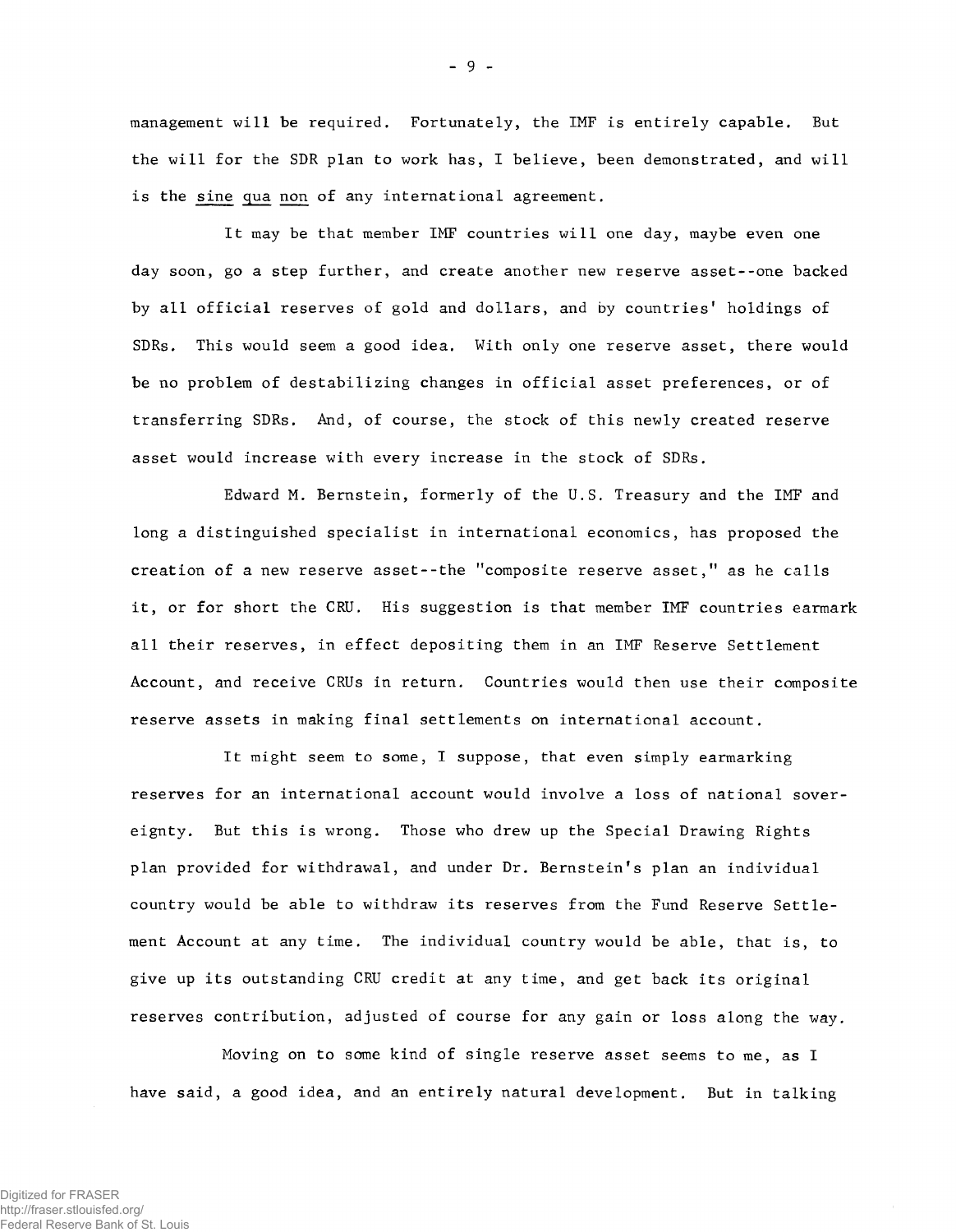about a new reserve asset I may have got myself a long way into the future, so let me return to today and SDRs.

There is a question as to what dollar amount of SDRs will be created each year. This the participating countries will decide--in light, however, of current and prospective needs for reserves. Under the plan, therefore, the supply of international reserves will increase at an appropriate rate, and there should be no sudden sharp changes in the rate. This in the end is why the western world will be much better off if instead of relying on gold as international money and periodically increasing gold prices, it goes ahead and activates the Special Drawing Rights plan, or in other words, starts creating SDRs.

## \* \* \* \* \*

Looking ahead, I can see the day when countries will no longer use gold to settle their accounts. That day is, however, a long way off. Of this I am quite certain. Activation of the SDR plan is not going to end the official use of gold. But if the western world comes more and more to use SDRs--or, as would seem necessary, some other newly created reserve asset, backed by dollars, gold and SDRs--they could become less and less concerned about the free market price of gold. Using deliberately created, or man-made, reserves, the monetary authorities could without concern let free market gold prices increase as, through time, private nonspeculative demand increased with the growth of the world economy. I am certainly not predicting an increase in private market gold prices, but rather simply speculating about what could happen--provided, however, that the monetary authorities come to rely less and less on gold.

In summary, 1) it is reasonably clear market prices of gold will fluctuate widely and quite possibly around a rising trend if the usage